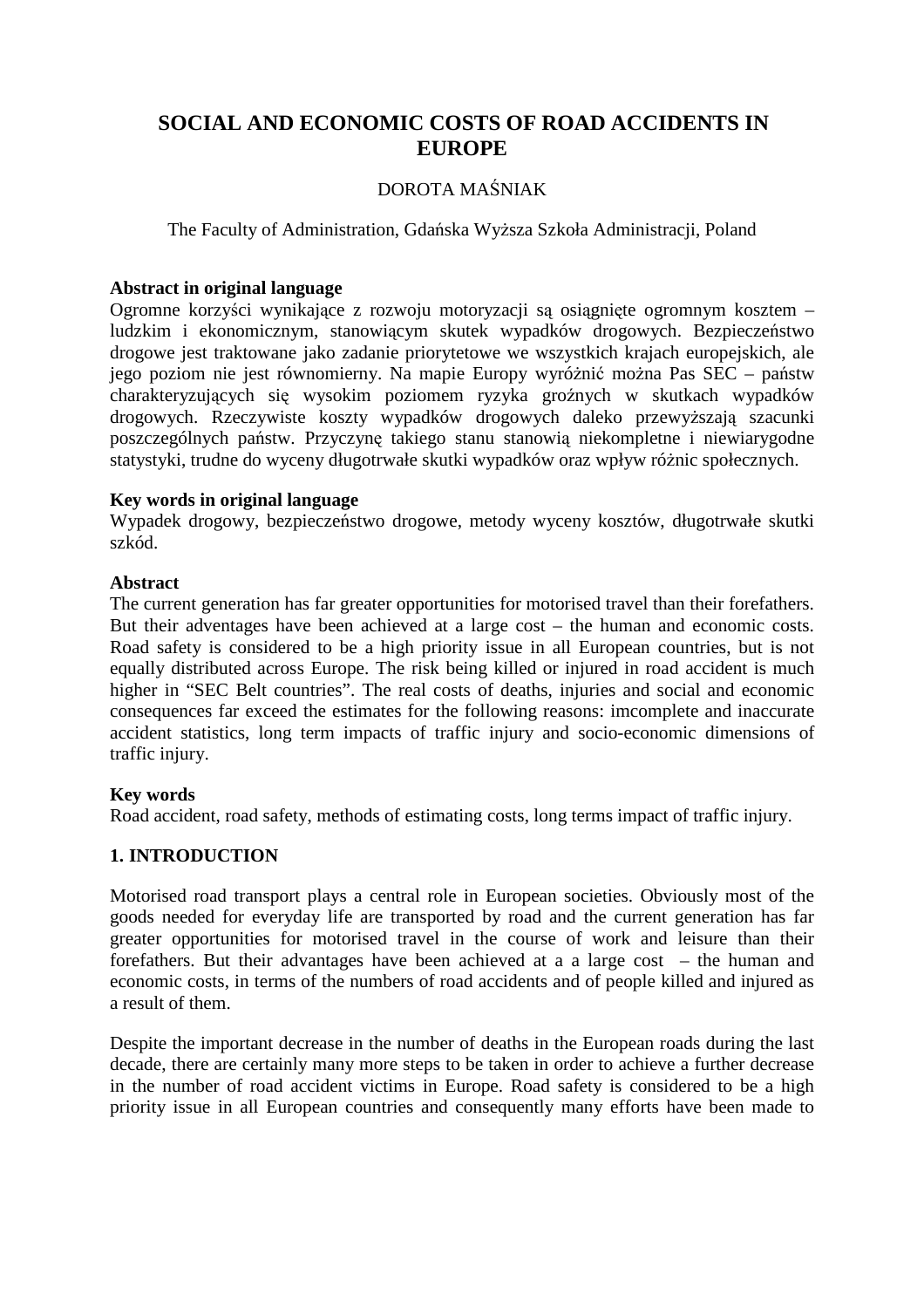implement safety measures that will contribute to improving the situation. The objective of the EU is to limit the number of road accident deaths from  $54.000$  in 2001 to  $27.000$  in  $2010<sup>1</sup>$ .

# **2. THE SEC BELT COUNTRIES – ROAD ACCIDENT RATE**

Road safety is not equally distributed across Europe. The risk of being killed or injured in a road accident is much higher in some European countries than in others. One should mention here the "North – South divide" in European transport safety: while North – Western European countries have developed and implemented plans and policies that have significantly improved road safety, Southern European in turn countries generally suffer from greater road risk. This contrast between safer and less safe Member States has become even more pronounced after the accession to the European Union of new countries in 2004. In addition to the North-South divide in traffic safety, there exists now also the East-West  $divide<sup>2</sup>$ .



<sup>&</sup>lt;sup>1</sup> White Paper "European Transport Policy for 2010:time to decide" com (2001)0370

<sup>&</sup>lt;sup>2</sup> Road accident data in the enlarged European Union, European Transport Safety Council, Brussels 2006, s. 2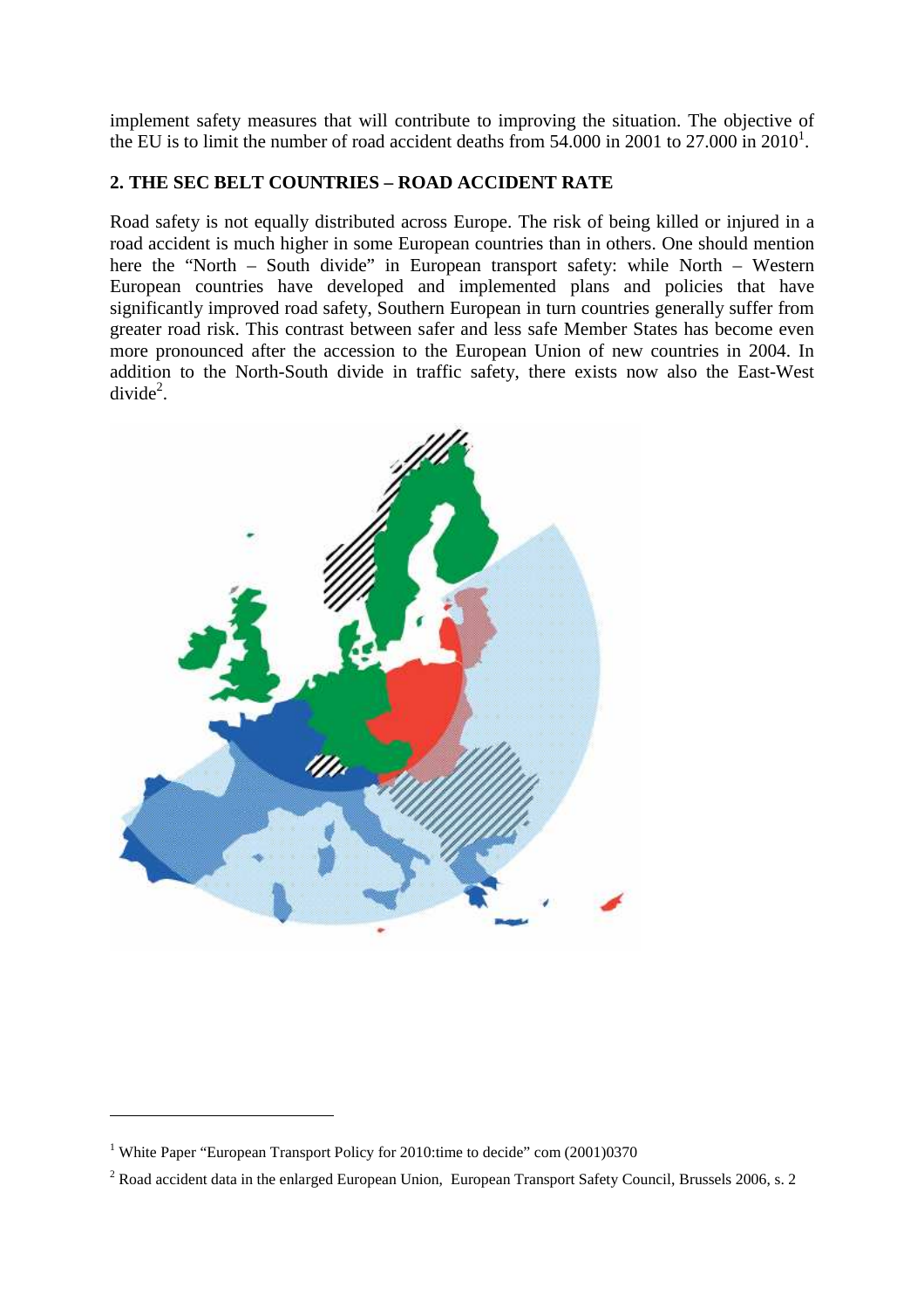

Figure 1. The "SEC Belt" countries

The levels of motorisation and road safety and the gathering of accident data are not uniform throughout Europe. Consequently, three groups of EU countries are taken into account: the "Non SEC Belt countries (North-Western countries hereafter), The Old SEC Belt countries (Southern countries hereafter) and the "New SEC Belt countries" - the most important for us. SEC means Southern, Eastern and Central European countries – countries with a lower level of safety.

| "Non SEC Belt countries"  | "Old SEC Belt countries" | "New SEC Belt countries" |
|---------------------------|--------------------------|--------------------------|
| "North-Western countries" | "Southern countries"     | "New countries"          |
| Austria                   | <b>Belgium</b>           | <b>Cyprus</b>            |
| <b>Denmark</b>            | France                   | <b>Czech Republic</b>    |
| Finland                   | Greece                   | <b>Estonia</b>           |
| Germany                   | <b>Italy</b>             | Hungary                  |
| Ireland                   | Portugal                 | Latvia                   |
| Luxembourg                | Spain                    | Lithuania                |
| <b>Netherlands</b>        |                          | Malta                    |
| Sweden                    |                          | Poland                   |
| <b>United Kingdom</b>     |                          | Slovakia                 |
|                           |                          | Slovenia                 |

According to Figure 2, the two Member States showing the highest rates of "road accident deaths per million inhabitants" are Latvia and Lithuania, which both belong to the "New countries" cluster. Malta seems to have lower rates than the rest of the European countries. Furthermore, the Netherlands, Sweden and the United Kingdom are found to be characterised by a rather low rate, while the rates for Greece and Portugal on the one hand and for Poland, Slovenia and Czech Republic on the other hand, are among the highest. It seems that the countries in the "North-Western" group have the lowest rates, while the highest rates occur in the "New" cluster. The only exception is Malta, where the limited length of the road network could contribute to the low death rates by restricting the average mileage per motor vehicle.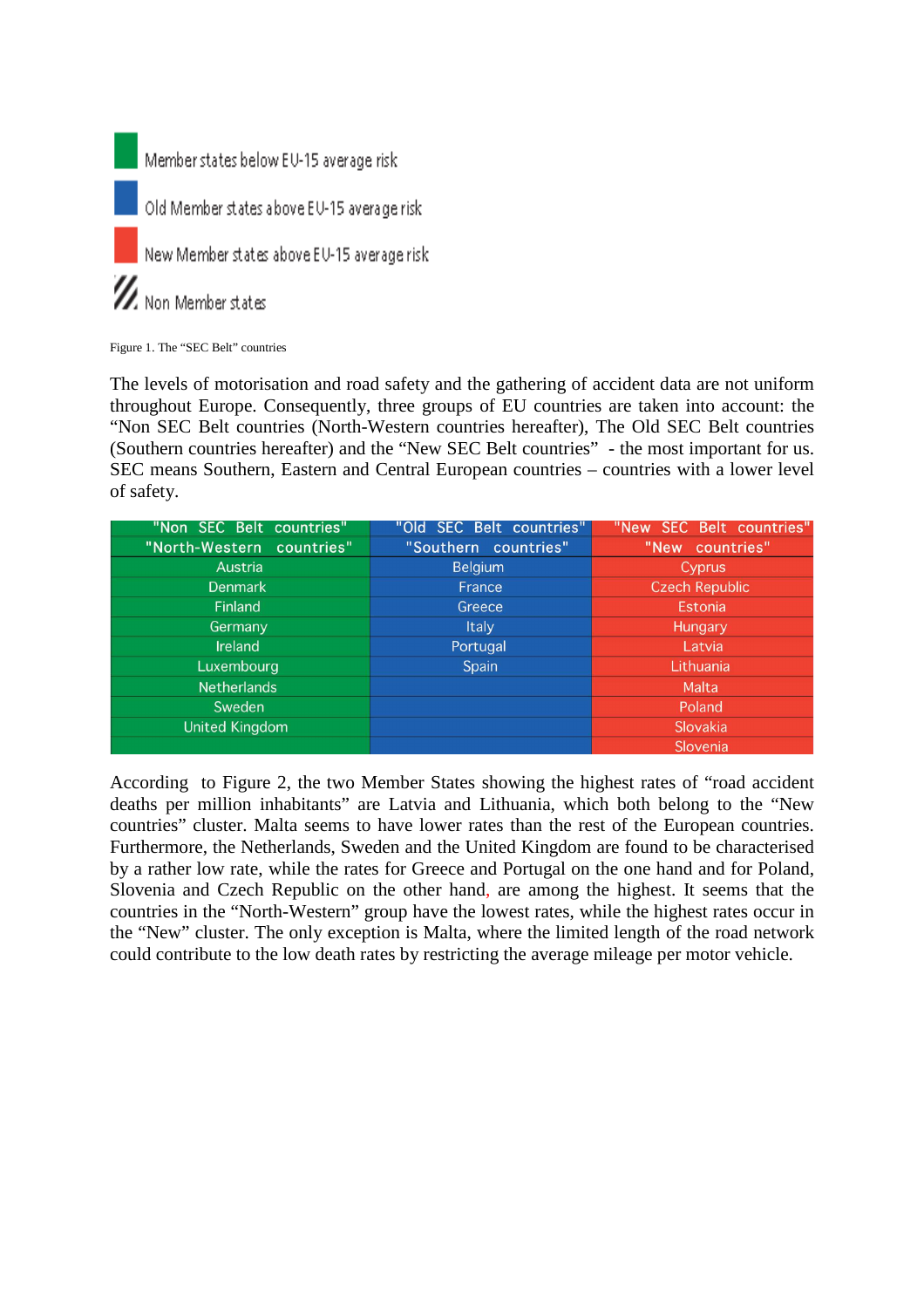

Figure 2. Road Accident Deaths per million Inhabitants for 2004, Road accident data in the enlarged European Union, European Transport Safety Council, Brussels 2006, s. 8

### **3. COSTS TO SOCIETY OF TRAFFIC INJURY - VALUATION OF ROAD ACCIDENT DEATH**

In 2004 the estimated annual costs, both direct and indirect, of traffic injury in the EU- 15 countries exceeded 180 billion euros. At European Union level, the most frequently used "magic number" to put a value on the prevention of casualties is the "1 Million euro rule"<sup>3</sup>. The 1 Million euro value is frequently used as a test of the effectiveness of traffic safety measures and implies that a measure can be considered for implementation when for every million euros spent on a road safety measure, at least one death is prevented. This amount takes into account the economic damage of a death, and also a certain proportion of the damage resulting from (serious) injuries and from accidents with only property damage. Because, on average, for every prevented death there will also be a number of accidents with injuries and an even greater number of accidents with only property damage<sup>4</sup>. This estimation has not been updated since 1997.

 $3$  This was introduced by the European Commission in its 17 Road Safety Programme 1997-2001 to help select traffic safety measures - Promoting road safety in the EU: The Programme for 1997-2001, Commission of the European Communities 1997

<sup>&</sup>lt;sup>4</sup> Wesemann, P. Economic evaluation of road safety measures. Contribution to the 117th Round Table, 26 and 27 October 2000, Paris. SWOV Publication D-2000-16E. SWOV Institute for Road Safety Research, The Netherlands.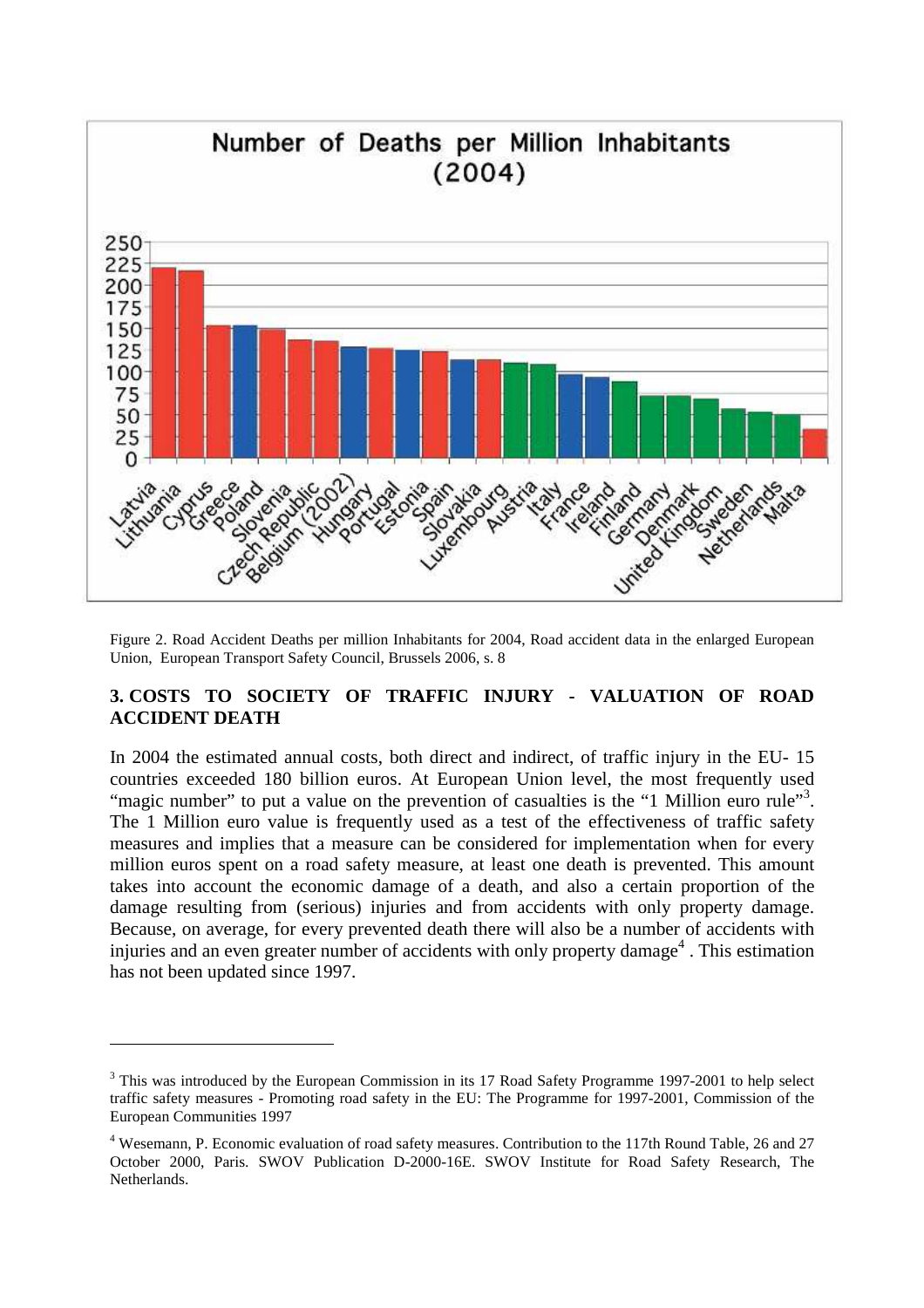

Figure 3 Official monetary valuation of a road accident death in selected countries (Euro in 2002-prices), Social and economic consequences of road traffic injury in Europe, European Transport Safety Council, Brussels 2007, p. 17

The Figure 3 shows the official monetary valuation of a road accident death in a number of countries<sup>5</sup>. The valuations vary substantially. It would be interesting to notice that some of the countries that have a good safety record, such as Norway, Great Britain, Sweden and the Netherlands, assign a high monetary value to the prevention of a traffic death, whereas countries with a rather bad road safety record, like Portugal, Spain and Greece, assign a low monetary value to the prevention of death. These values are determined by two main factors.

The first is the method used for estimating them. The typology of methods for estimating costs shown in Figure 4 below<sup>6</sup>. Values based on the willingness-to-pay approach tend to be about twice as high as values not based on the willingness-to-pay approach. The costs of restitution are the direct costs generated by road accidents (for example, medical costs, property damage or administrative costs). Generally speaking, the human capital approach is used to estimate the value of lost productive capacity due to a traffic death, whereas the willingness-to-pay approach is used to estimate the value of lost quality of life. Two varieties

<sup>&</sup>lt;sup>5</sup> Sælensminde, K. Verdsetting av trafikksikkerhet i ulike lands nytte-kostnadsanalyser. Arbeidsdokument SM/1352/2001, Transportøkonomisk institutt, Oslo 2001 and Blaeij, A. de., Koetse, M., Tseng, Y-Y., Rietveld, P., Verhoef, E., Valuation of safety, time, air pollution, climate change and noise; methods and estimates for various countries. Report prepared for ROSEBUD. Department of Spatial Economics, Vrije Universiteit, Amsterdam 2004

<sup>&</sup>lt;sup>6</sup> This typology was developed in COST 313: Alfaro, Chapuis and Fabre, Socio-economic cost of road accidents, final report of action COST 313, Brussels, Commission of the European Community 1993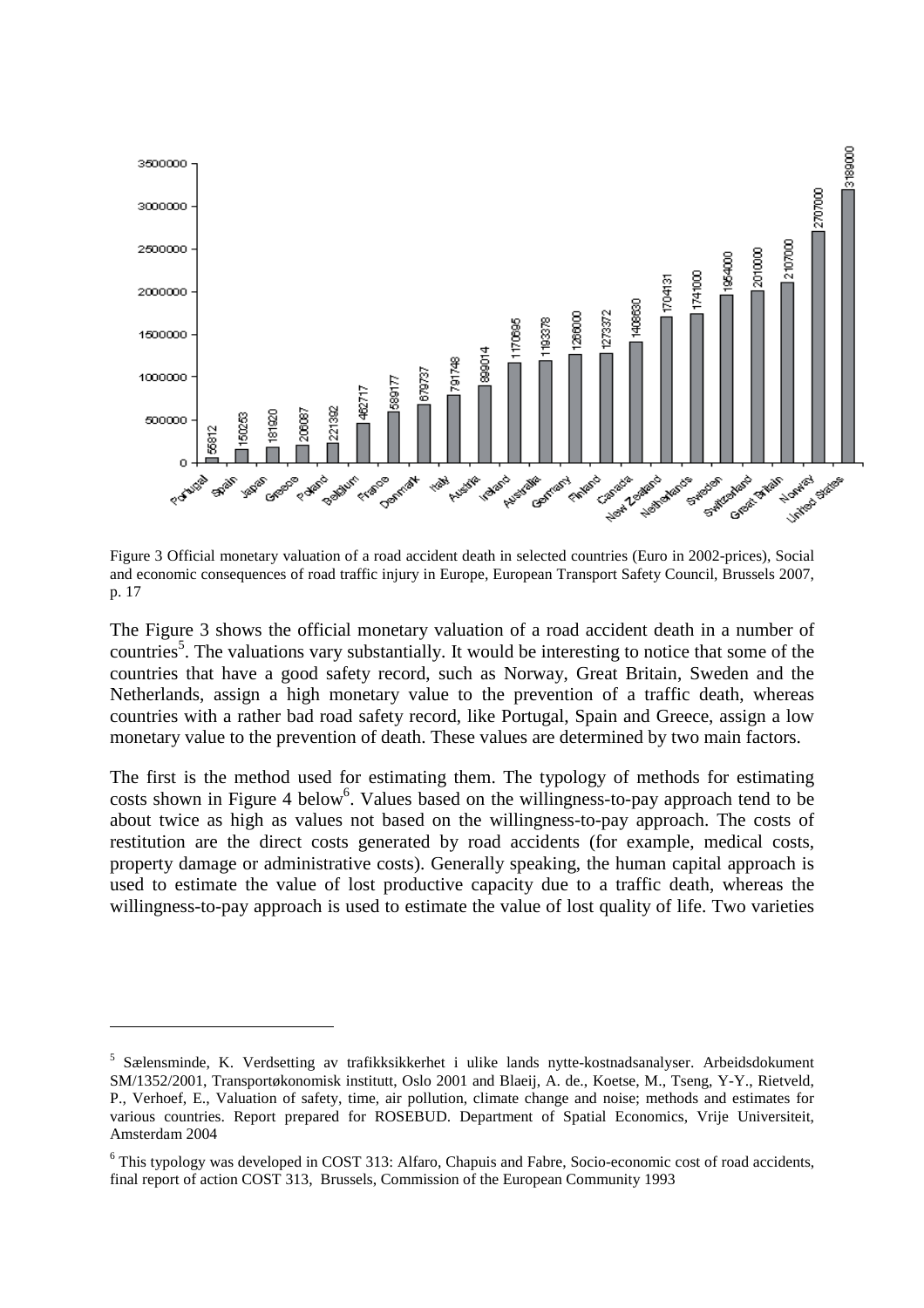of the willingness-to-pay approach are normally used: the individual willingness-to-pay approach and the social willingness-to-pay approach<sup>7</sup>.



Figure 4 Methods for estimating costs of traffic injury - Social and economic consequences of road traffic inury in Europe, European Transport Safety Council, Brussels 2007, p 16

The second factor determines the monetary valuation of a road accident death as real income in a country. Generally speaking, lower values are found in countries that have a relatively low gross domestic product per capita, higher values are found in the richer countries.

#### **4. COMPONENTS OF CRASH COSTS**



<sup>&</sup>lt;sup>7</sup>More information about methods for estimating costs is given by Trawén, A., Maraste, P. and Persson, U. Methods for estimating road accident costs – A comparison of costs for a fatal casualty in different countries. Paper to Traffic Safety on Three Continents, International Conference in Moscow, 2001, p. 19-21 September, 2001, Wesemann, Economic evaluation of road safety measures. Contribution to the 117th Round Table, 26 and 27 October 2000, Paris. SWOV Publication D-2000-16E. SWOV Institute for Road Safety Research, The Netherlands 2000, Blaeij, A. de., Koetse, M., Tseng, Y-Y., Rietveld, P., Verhoef, E. Valuation of safety, time, air pollution, climate change and noise; methods and estimates for various countries. Report prepared for ROSEBUD. Department of Spatial Economics, Vrije Universiteit, Amsterdam 2004.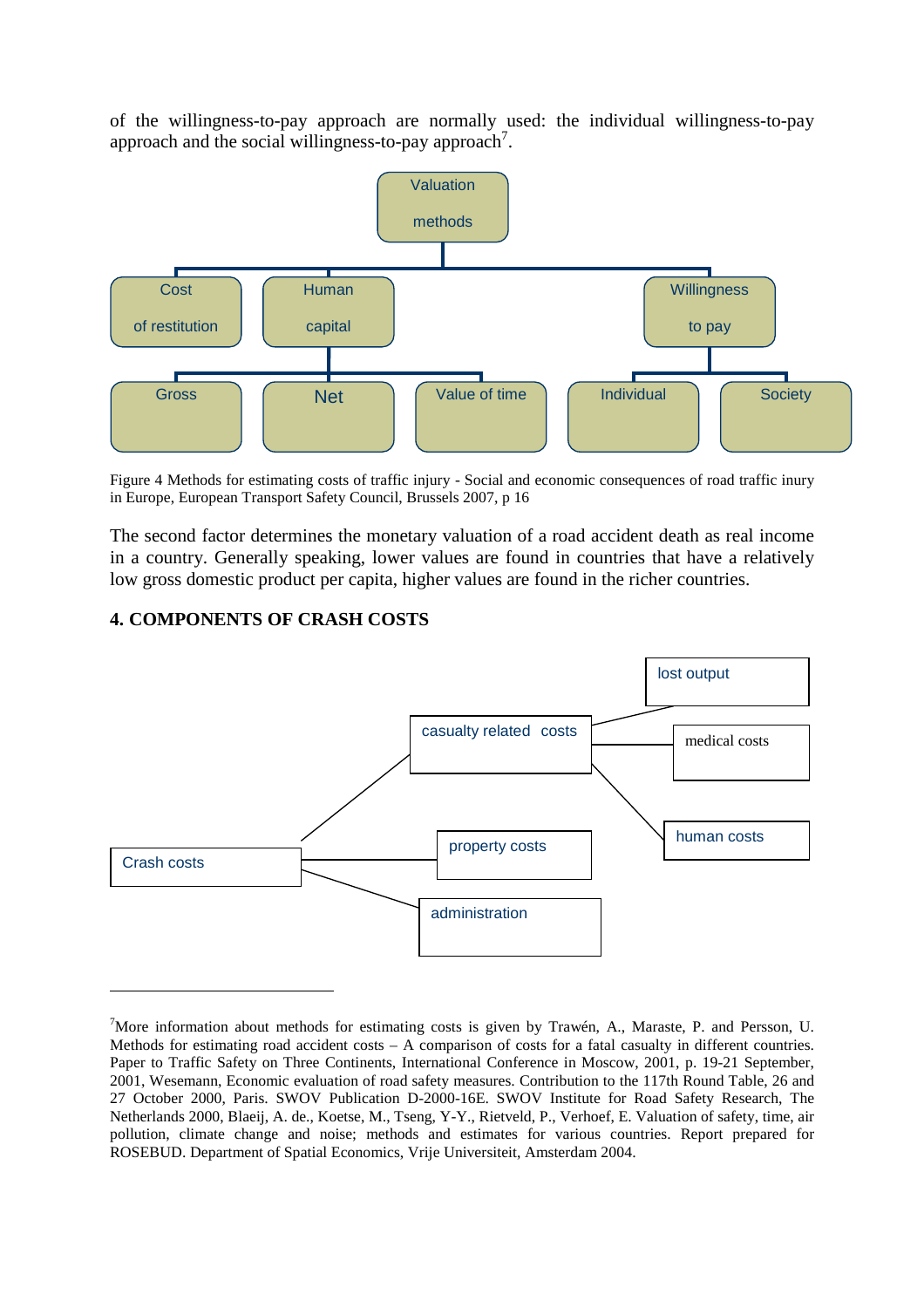In the Human Capital method the cost can be divided in 5 categories – shown in Figure 5.

Figure 5: Babtie Ross Silcock, Guidelines for Estimating the Cost of Road Crashes in Developing Countries, Final Report, Department for International Development, London, May 2003, p. 8

By far the largest portion of property damage stems from damage to vehicles. Other property damage is small. Because of the typically large proportion of damage only crashes, the cumulative cost of vehicle damage can contribute to the greatest proportion of total costs of crashes in a country. The total cost of property damage is likely to have been underestimated.The total number of crashes is rarely adjusted for the often substantial underreporting within official statistics. Previously, it has usually been the case that insurance company data has been used, but this is not representative of all crashes and will reflect the more costly crashes only. Although insurance company data is likely to remain as the main source of vehicle damage cost data, it might be possible to supplement this with the data from other sources such as motor repair businesses, fleet owners or individual vehicle owner surveys, but experience has shown that this is often difficult. Data is also required on the average numbers of vehicles involved in each rash, and the average number of vehicles damaged in each crash.These numbers will be different. For example, in some fatal crashes a vehicle may be completely destroyed, in others the vehicle may suffer negligible damage, even though a pedestrian is killed.

Police and administration costs are usually low when compared to other cost components. The only source of data is from the police service, courts and insurance companies themselves. These costs are typically low compared to other cost components, such as vehicle damage.

Lost output refers to the lost productive capacity from those affected by road crashes and is typically the largest part of casualty related costs. It can range from the value resulting from as little as one day of lost time for a slight casualty, up to decades of foregone work for those killed or permanently disabled. Lost output is believed to have been underestimated in most past studies, as it was limited to the crash victim(s) only and to the number of work days lost either to recovery or to average retirement age in the case of death. Some of those injured will not return to their jobs, and will spend additional time looking for new employment. Thus there is not only lost working time to take into account, but also reduced income after resuming employment. Lost output estimates should also take account of income lost by caregivers. When someone in a poor family is injured the whole family gets involved; those on daily wages may lose their job, children may not go to school and older members may spend less time caring for infants. A further concern is that costings focus on the short term, with little information on the long-term disabled.

Medical costs of those injured in crashes range from at-scene to recovery, or death, and include first aid and rescue services (ambulance), hospital costs (food and bed, operations, xrays, medicines, doctors services) and rehabilitation costs (treatment and prosthetics). Medical costs only usually constitute a small proportion of the total costs of crashes. However, the burden of road casualties on medical sector resources is likely to be significant. The medical costs will often be the first and most tangible economic burden experienced by the family. Insufficient consideration has also been given to the effect on hospitals of road casualties. For example, if a crash victim is using a hospital bed, this means it may not be available to others requiring medical treatment. The medical resources available to treat other patients as a result of a reduction of road casualties requiring treatment could be significant.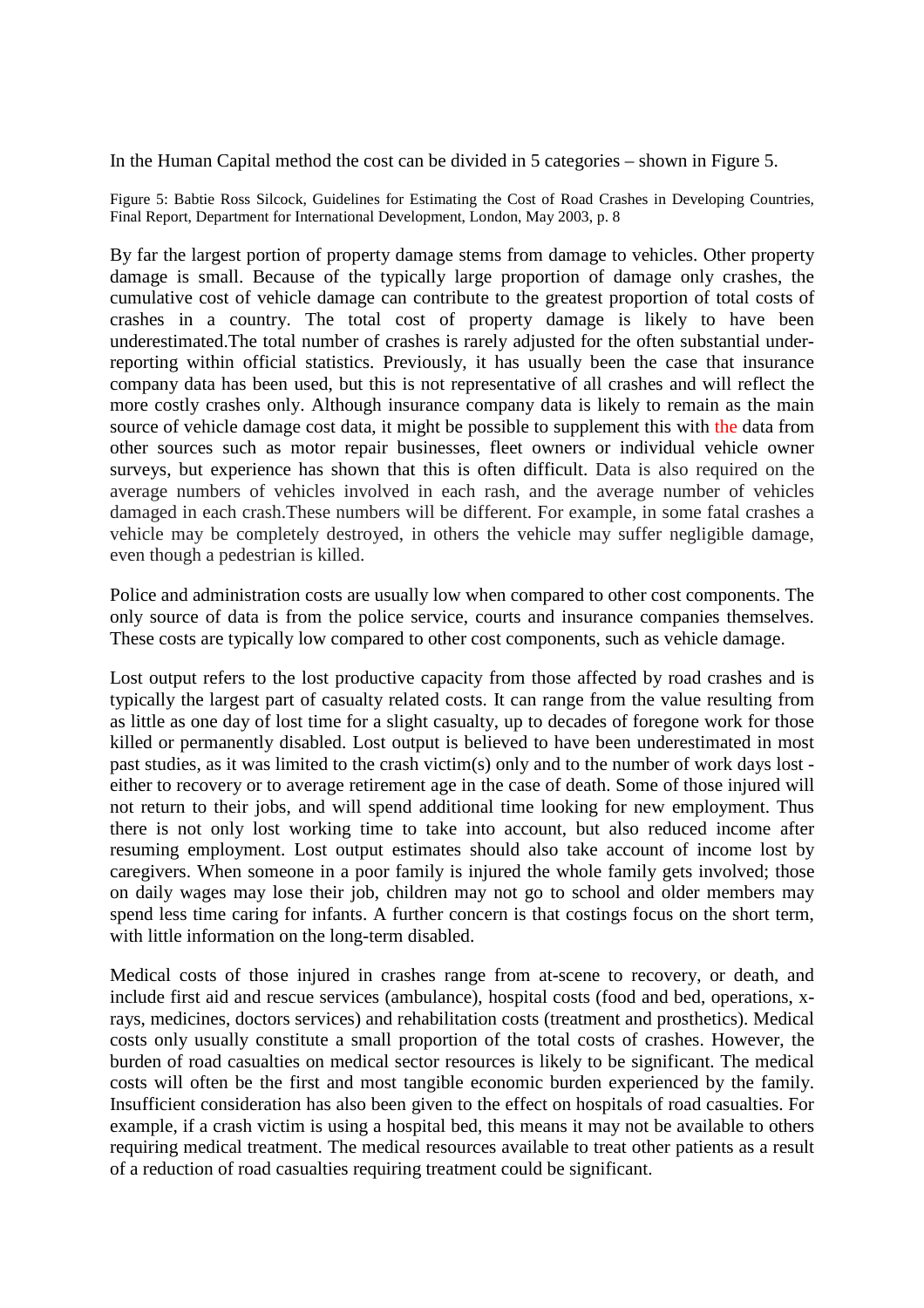Traditionally medical costs have been assessed from the perspective of individual hospitals, with data provided on cost per bed estimated from overall public sector budget allocations. However, medical costs may consist of both private and public sector expenditure, and can be long term costs, depending upon the severity of injury. To estimate the medical costs resulting from casualties of crashes, data is required on a range of items for example the cost of at scene care, transport, in-hospital stay, out patient treatment, drugs and prosthetics. Data may be available from national hospital expenditure estimates, insurance payments, hospital studies and casualty surveys.

The human costs, usually defined as 'pain grief and suffering', is added to the overall estimate of crash costs. As well as the cost elements described previously, which directly or indirectly affect the economy of the country, there are also other effects of crashes such as suffering and bereavement and other adverse effects on the quality of life. The amount to be added could be considered as part of a social objective of poverty alleviation, as crashes are known to have a greater adverse effect upon the poor. The amount to add to reflect pain grief and suffering within the Human Capital method is essentially a political decision, to be made for each crash costing undertaken. Because of the disproportionate effect of crashes upon the poor, an amount added to reflect pain grief and suffering could be considered as part of an overall objective of poverty alleviation.

The greater the amount added, the higher the value society would place upon the prevention of crashes. However, the amount to be added can be informed by consideration of the amounts added. An appreciation of the wider effects of crashes on poorer households, as well as the effects that it has not been possible to quantify accurately and include within other cost elements, could also be used as justification for adding a greater amount to reflect pain grief and suffering<sup>8</sup>.

### **5. THE BARRIERS OF ESTIMATING REAL COSTS – RECOMMENDATIONS FOR POLICY ANF LAW MAKING**

## **5.1 INCOMLETE AND INACCURATE OFFICIAL ROAD ACCIDENTS STATISTICS**

The level of reporting for injuries treated in hospital is, on the average, less than 50%. It can be seen that the percentage of injury accidents reported in official road accident statistics varies substantially between countries. In most countries, the level of reporting has been determined by comparing the number of injured road users treated in hospitals (including outpatients not staying in hospital overnight) to the number of injured road users recorded by the police. For some of the new member states of the European Union (Poland, Slovakia, the Baltic states), the level of accident reporting in official statistics is not known.

Injuries are not always correctly classified by severity in police accident reports. Definitions of reportable injuries are often not very clear and not standardised. A simple injury scale should be developed for use by the police and the other emergency services. Final classification of injuries according to severity should be performed by medical professionals.Countries should make injury data more comparable between countries. The national linked dataset of road traffic crash data should be produced from hospital admissions

<sup>&</sup>lt;sup>8</sup> See Babtie Ross Silcock, Guidelines for Estimating the Cost of Road Crashes in Developing Countries, Final Report, Department for International Development, London, May 2003, p.13-32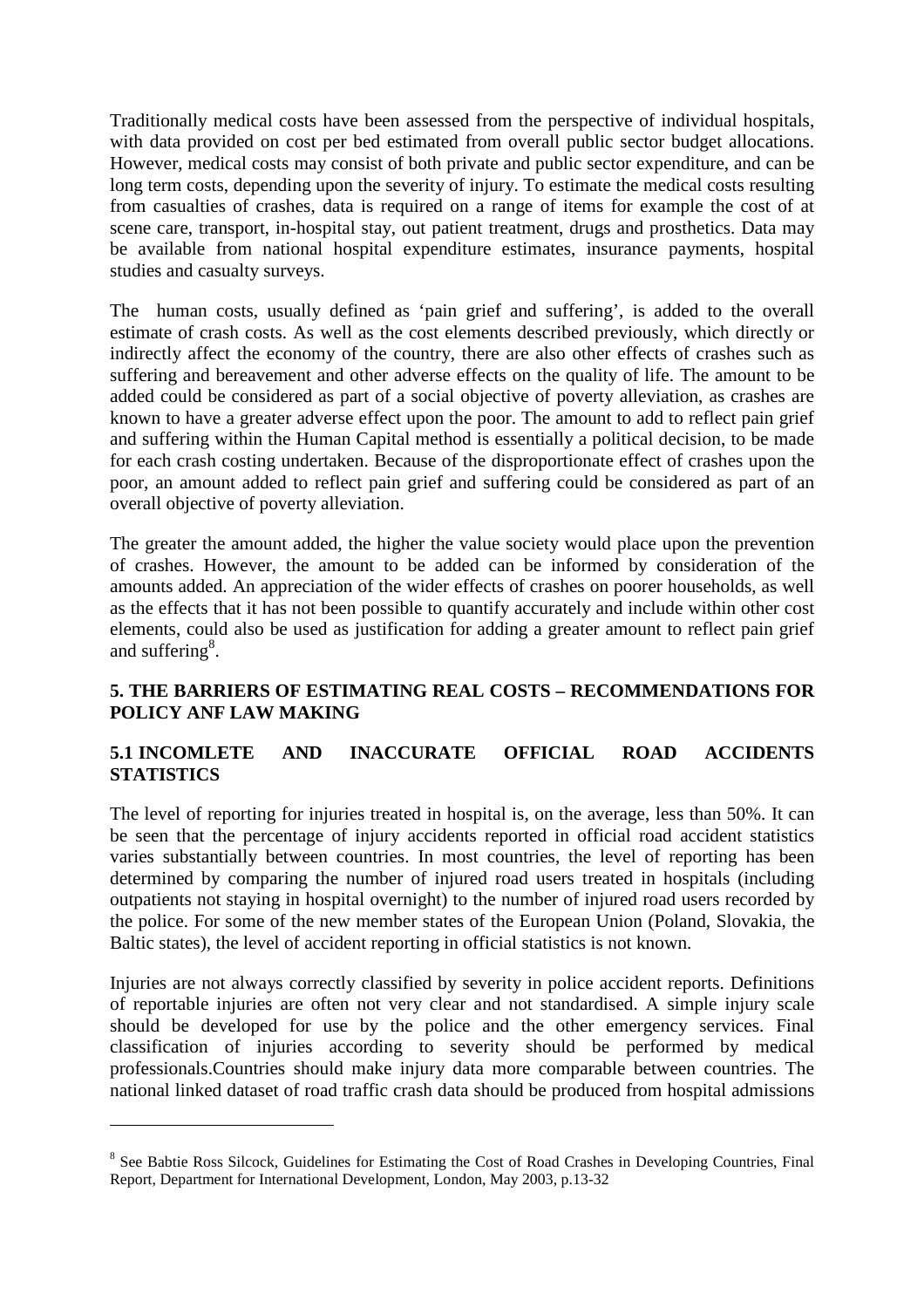and police road traffic accidents data for use by policymakers, researchers, planners and practitioners. They should encourage electronic linkages between sources of injury data, like STRADA in Sweden<sup>9</sup>. Moreover countries should regularly monitor the level and accuracy of reporting in official road accident statistics and make the results of studies available to other countries. It is needed to provide a set economic valuations of the benefits to society of preventing road accident deaths and injuries for use in cost-benefit analyses of road safety  $_{\text{progress}}^{10}$ .

## **5.2 LONG TERM IMPACTS OF TRAFFIC INJURY**

Long term impacts of traffic injury are poorly documented in all european countries. Little is known about these impacts. Mortality rates are fairly well known in the different member states. Statistics on survivors are much less reliable, especially for slight injuries. These patients are usually only to a small extent included in the trauma registries or police records, even though the long-term consequences of injury might be severe. The EU and member states should consider adopting targets for reducing not just deaths, but also serious injuries. There are, however, reasons to believe that a number of people living with lasting impairments as a result of traffic injury is likely to be increasing.

To describe the long-term outcome following injuries a large number of scales have been developed. An ideal instrument to evaluate the outcome should include both objective and subjective assessments and still be simple, quick, reliable, reproducible and cost-effective. calculations as well as other methods of describing the burden of injury on society all have their flaws. Thus it seems reasonable to use several measures in combination to provide relevant information on the different perspectives following injury. Countries are recommended to adopt a consensus based prospective injury impairment scale (based on the Abbreviated Injury Scale  $\text{AIS}^{11}$ ).

In most countries, official road accident statistics make a distinction between three levels of injury severity: fatal, serious and slight. In most countries, fatal injuries include all those who die within 30 days of the accident as a result of injuries sustained in the accident. The Eurpean Union should encourage member states to adopt a common definition of slight and serious injuries and of lasting impairments. Implementing common definitions of these concepts would make road accident statistics more comparable across countries than they are today<sup>12</sup>.

<sup>&</sup>lt;sup>9</sup> Swedish Data Trafic Aquisision

<sup>&</sup>lt;sup>10</sup> See Social and economic consequences of road traffic inury in Europe, European Transport Safety Council, Brussels 2007, p.9-12

 $11$  The Abbreviated Injury Scale (AIS) describes injuries on a 6-point numerical scale in terms of threat to life and tissue damage. Thus, an AIS 1 (minor) injury does not pose a threat to survival, whereas survival is highly uncertain in the case of an AIS 5 (critical) injury. Another injury scale, the Injury Severity Score (ISS) provides a numerical scale (from 1 to 75) that uses three injuries with the highest severity in three different body regions to measure the overall severity where a score of 75 is, for all intents and purposes, non survivable - see Baker, S. P., O'Neill, B., Haddon, W., Long, W. B. The Injury Severity Score: A method for describing patients with multiple injuries and evaluating emergency care. Journal of Trauma 14, 1971, p.187-196 .A New ISS has been proposed which uses three of the most severe injuries anywhere in the body to calculate an ISS score: NISS – see Osler, T., Baker, S. P., Long, W. (1997) A modification of the injury severity score that both improves accuracy and simplifies scoring. The Journal of Trauma: Injury, Infection, and Critical Care, 43, p. 922-926.

<sup>&</sup>lt;sup>12</sup> See Social and economic consequences of road traffic inury in Europe, European Transport Safety Council, Brussels 2007, p. 18-26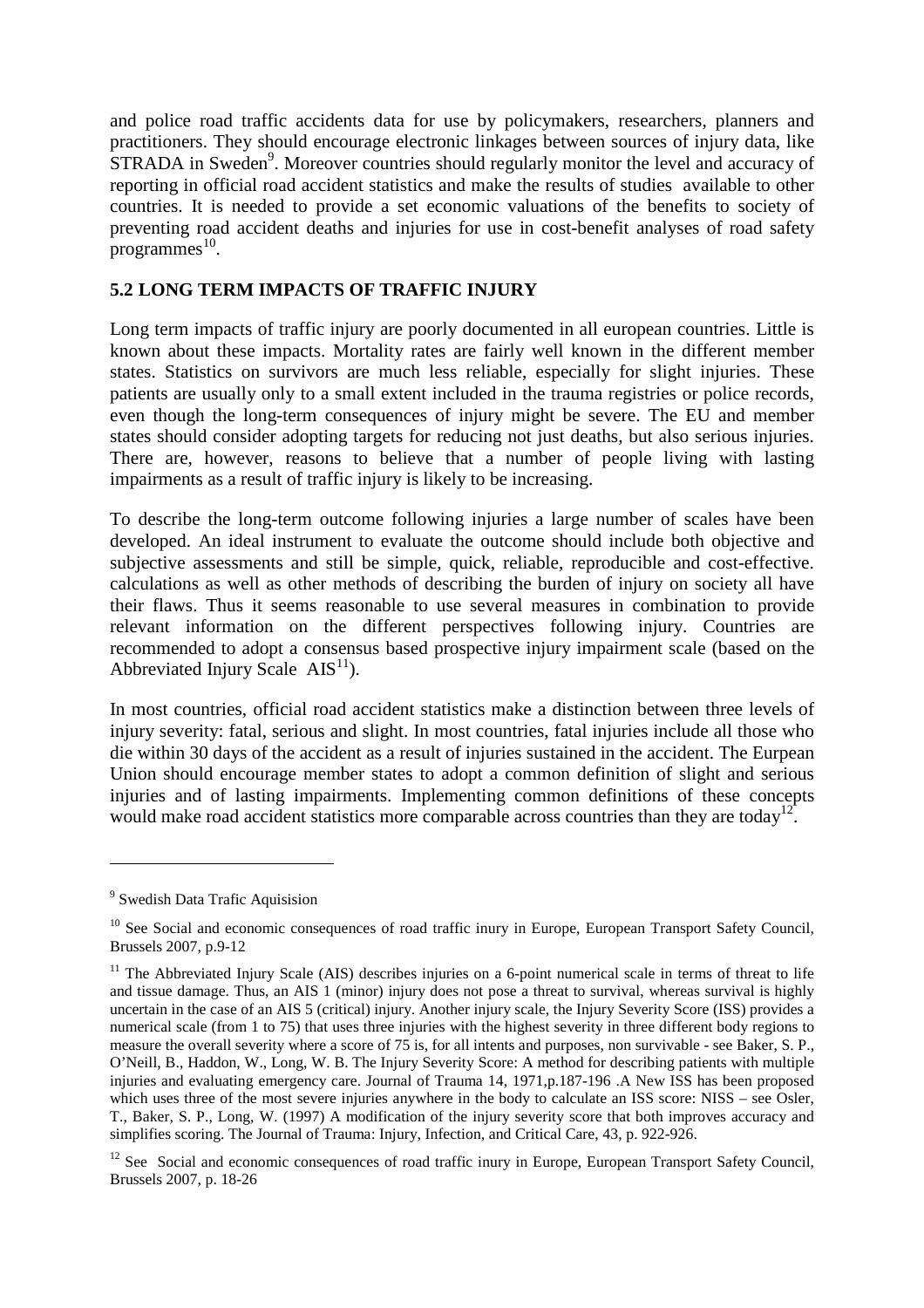### **5.3 SOCIO-ECONOMIC DIMENSIONS OF TRAFFIC INJURY**

Social disparities in road accident risk in road accident are also not very well known. However, most studies show that individuals who have a low social status are more frequently involved in road accidents than individuals who have a high social status. This tendency applies to all groups of road users. Social disparities in risk are not immutable, but may be reduced by means of appropriate treatment. Thus, if men with a low level of education wore seat belts as often as those with a high level of education, their death rate would be reduced – perhaps not to the same level as for highly educated drivers, but at least the difference would be reduced<sup>13</sup>. Countries are encouraged to develop policies designed to reduce social disparities in road accident risk, to the extent that these are regarded as unjust<sup>14</sup>.

The study suggests that social disparities in child pedestrian risk can be reduced by means of traffic calming, and the more strongly traffic calming is concentrated in the deprived areas, the greater the reduction of the social disparities in  $risk^{15}$ . A systematic use of traffic calming in residential areas for the purpose of reducing social disparities in road accident risk is encouraged. Moreover european countries should develop policies aimed at modifying unsafe road user behaviour associated with low social status.

#### **Literature:**

- Alfaro, Chapuis and Fabre, Socio-economic cost of road accidents, final report of action COST 313, Brussels: Commission of the European Community 1993
- Baker, S. P., O'Neill, B., Haddon, W., Long, W. B. The Injury Severity Score: A method for describing patients with multiple injuries and evaluating emergency care: Journal of Trauma 14, 1971, p.187-196 .
- Blaeij, A. de., Koetse, M., Tseng, Y-Y., Rietveld, P., Verhoef, E. Valuation of safety, time, air pollution, climate change and noise; methods and estimates for various countries. Report prepared for ROSEBUD: Amsterdam, Department of Spatial Economics, Vrije Universiteit, 2004.
- Braver, E. R. , Rice, Hispanic origin, and socioeconomic status in relation to motor vehicle occupant death rates and risk factors among adults. Accident Analysis and Prevention, 35, 2003, p. 295-309.

<sup>&</sup>lt;sup>13</sup> According to the evidence provided by the study of Braver, E. R., Rice, Hispanic origin, and socioeconomic status in relation to motor vehicle occupant death rates and risk factors among adults. Accident Analysis and Prevention, 35, 2003, p. 295-309.

<sup>&</sup>lt;sup>14</sup> See Social and economic consequences of road traffic inury in Europe, European Transport Safety Council, Brussels 2007, p. 33-35

<sup>&</sup>lt;sup>15</sup> Jones, S. R., Lyons, R. A., John, A., Palmer, S. R. Traffic calming policy can reduce inequalities in child pedestrian injuries: database study. Injury Prevention, 11, 2005, p. 152-156.